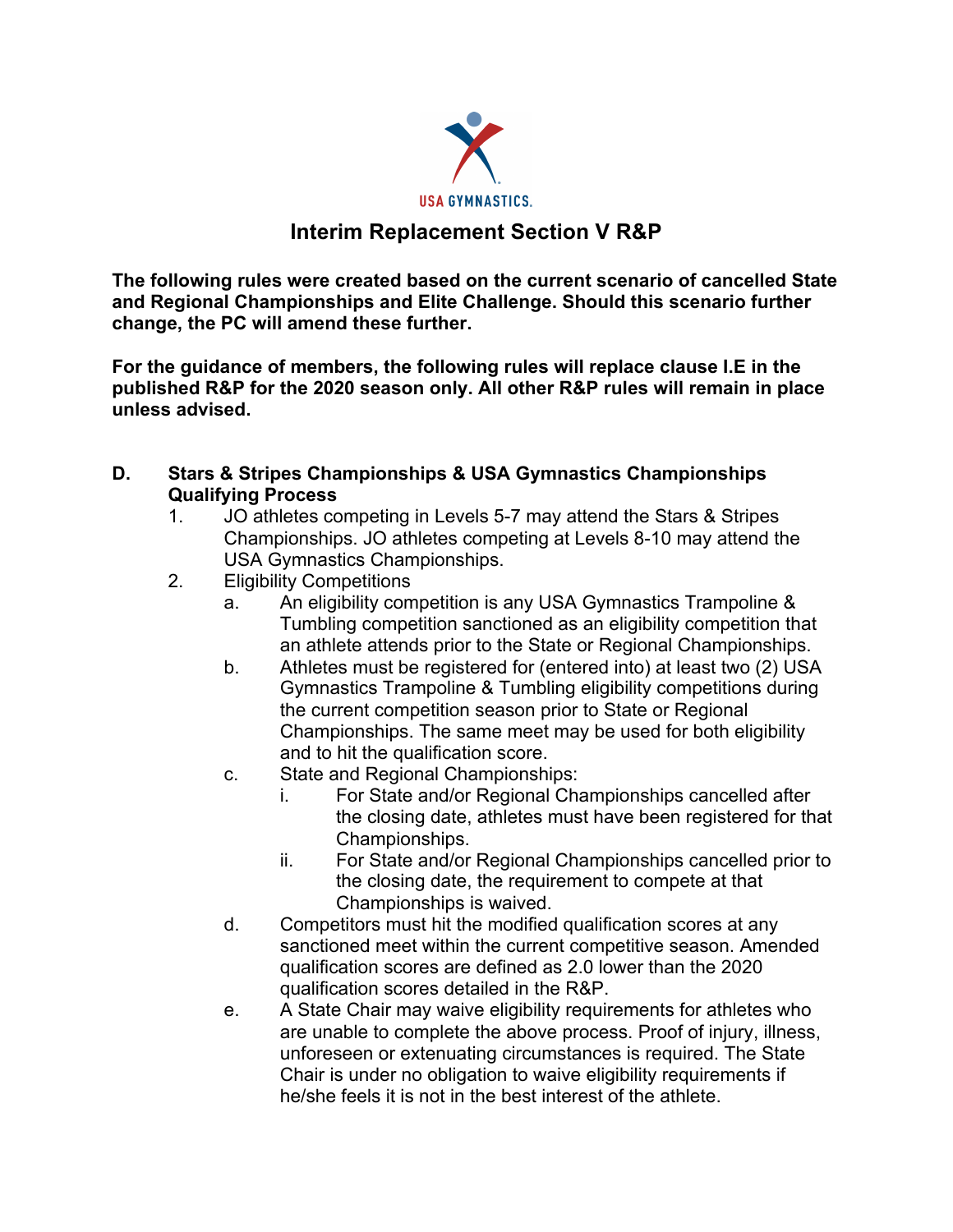- f. The competitive season begins August 1 of each year.
- g. Athletes are not required to compete in all events in which they wish to earn eligibility. Athletes in level 5-10 who are injured and unable to compete may enter, pay the appropriate entry fee, and salute in order to earn eligibility. A score of zero will be entered in the results in order to show participation, but the athletes will not receive an award.
- h. The State Chair will determine eligibility based on the results submitted by the meet directors and coaches.
- 3. Qualifying Procedures
	- a. Only USA Gymnastics athlete members competing at Levels 5-10 who have met the eligibility and qualifying requirements may enter Stars & Stripes Championships and/or USA Gymnastics Championships.
	- b. Only Level 10 competitors may enter by petition, upon approval, if all petition requirements are met.
	- c. The competitors must qualify at the State Championships or Regional Championships for the state/region in which the competitor's club is a member. Athletes with extenuating circumstances may apply to compete in another State or Region. The petition must be sent to the Regional Chair, and will be voted upon by the Regional Chair, Relevant Committee (JO or Elite) Chair and USA Gymnastics Athlete Representative. All rules and/or directives of the replacement competition must be abided by.
	- d. Synchronized pairs must qualify as individual trampoline athletes and declare themselves as a synchronized pair by the USA Gymnastics Championship entry deadline.
	- e. The competitor must compete in his/her own age group, or in the case of Synchronized Trampoline, the age group of the older partner.
	- f. The competitor must compete in only one (1) level per discipline. For example, an athlete can compete at Level 7 in Trampoline and Level 8 in Tumbling, but never Level 7 and Level 8 in Tumbling.
	- g. Entries to the Stars & Stripes Championships and/or USA Gymnastics Championships must be at same level at which the athlete qualified at the last competition he/she attended. For example, if an athlete qualified at Level 8 in the first competition but competed at Level 9 in the next competition and did not reach the qualifying score, then the athlete cannot enter their respective Championships at that level.
	- h. Athletes may enter the Stars & Stripes Championships and/or USA Gymnastics Championships if they meet requirements for eligibility and meet the qualifying scores set by the Trampoline & Tumbling Program Committee.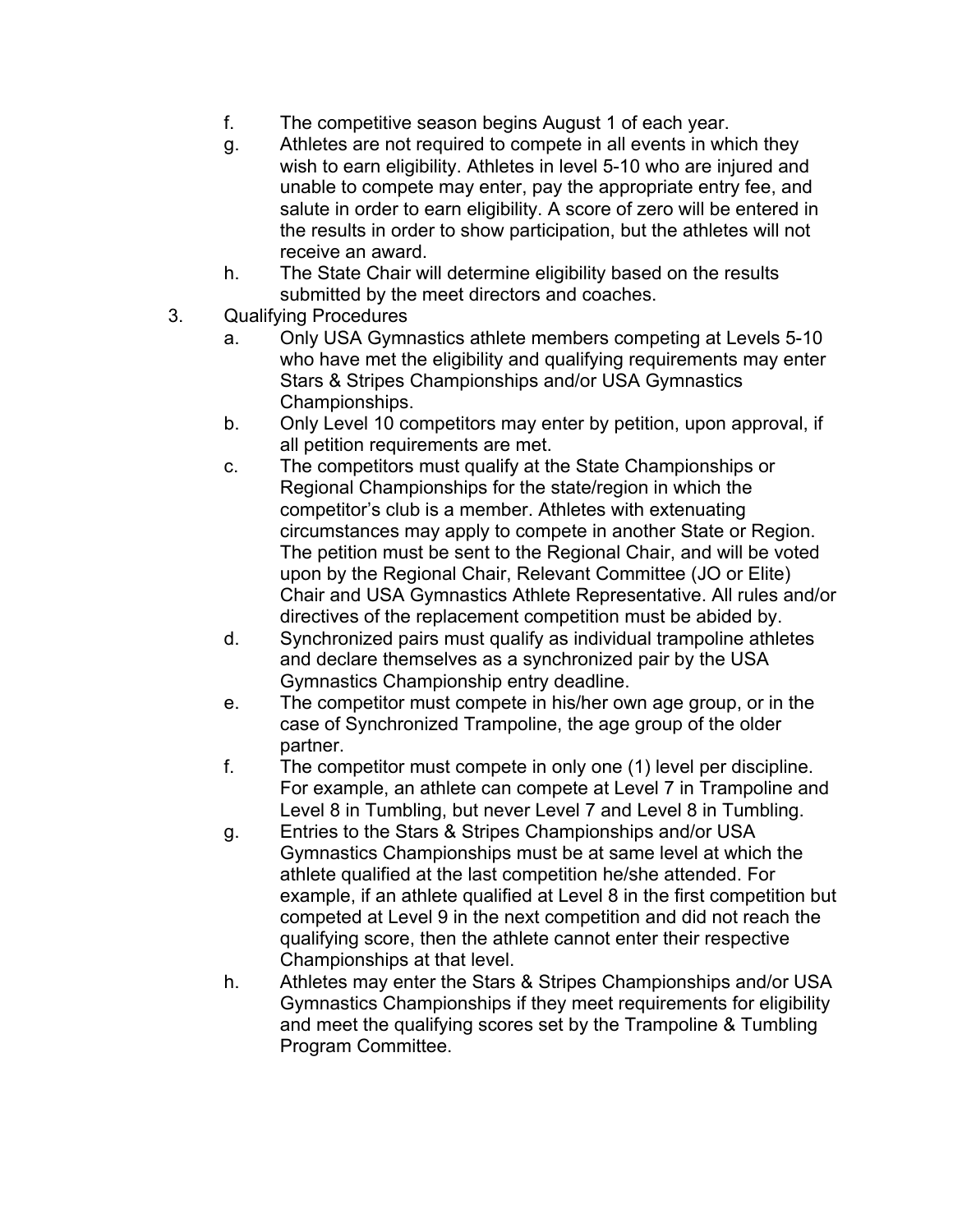4. 2020 Stars & Stripes Championships Amended Qualifying Scores

| Level | <b>Tumbling</b> | <b>Double Mini</b> | <b>Trampoline</b> |  |  |
|-------|-----------------|--------------------|-------------------|--|--|
|       | 50.8            |                    | 22.5              |  |  |
|       |                 |                    | 22.5              |  |  |
|       |                 | 53.8               |                   |  |  |

Note: All scores are total scores. Scores are for all age groups, boys and girls.

5. USA Gymnastics Championships Qualifying Scores

| Level | Tumbling  | Double Mini | Trampoline | <b>Synchro</b> |
|-------|-----------|-------------|------------|----------------|
|       | 50.6      | 55.6        | 50.0       | N/A            |
|       | $J_{L}$ . | 56.6        | 51.5       | Individual     |
|       | よる ひ      |             | 52.5       | Individual     |

Note: All scores are total scores from preliminary round. Scores are for all age groups, boys and girls.

- 6. Petitions
	- a. There are no petitions for Levels 5-7 to the Stars & Stripes Championships.
	- b. There are no petitions for Levels 8-9 to the USA Gymnastics Championships.
	- c. Level 10
		- i. Current Level 10 athletes are eligible to petition to the USA Gymnastics Championships.
		- ii. Athletes who are unable to qualify due to illness, injury, or unforeseen circumstances may petition to enter the USA Gymnastics Championships. The petition must be submitted in accordance with the approved petition procedure.
		- iii. Only athletes who placed  $1^{st}$ ,  $2^{nd}$ , or  $3^{rd}$  in the same event at the previous USA Gymnastics Championships or who were in the top fifty (50) percent of those who competed in the last USA Gymnastics Championships will be allowed to petition to participate in the current USA Gymnastics Championships.
		- iv. Before a petition may be granted, the athlete must demonstrate that an injury, illness or other unforeseen circumstance exists which prevented the athlete from competing in or completing one or more of the qualifying events. The petition must be submitted as soon as the athlete becomes aware that he/she cannot compete in or complete such events. Petitions will not be accepted if the athlete did not attend qualifiers (salute in at least once discipline) in order to participate in another sport or event.
		- v. Petitions must be submitted in writing to the National Office as soon as possible after the athlete determines his/her inability to compete, and before the entry deadline for the USA Gymnastics Championships. The petition must be in the form of a letter stating the reason for the rationale behind the petition. In the case of injury or illness, the athlete will